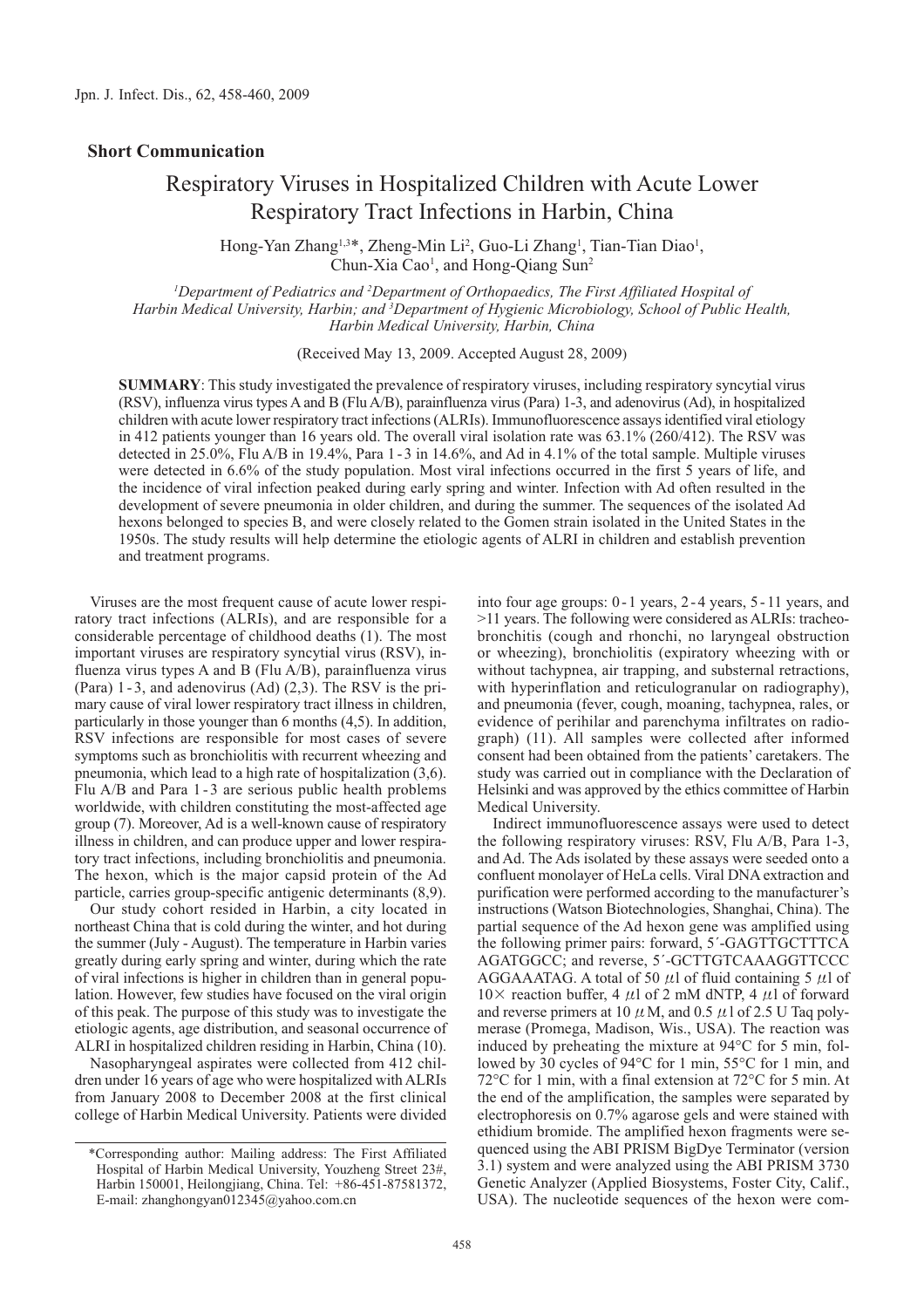Table 1. IFA for detection of co-infection viruses in ALRI

| Co-infected virus     | No. of cases   |
|-----------------------|----------------|
| RSV, Flu B            | 3              |
| RSV, Flu A            | 5              |
| RSV, Flu B, Flu A     | $\overline{2}$ |
| Flu A, Para 3         | 5              |
| Flu A, Para 1         | 3              |
| Flu A, Ad             | 1              |
| Flu A, Para 1, Para 3 | 1              |
| Flu A, Para 3, Ad     | 2              |
| Flu B, Para 2         | 1              |
| Flu B, Para 3         | 2              |
| Para 1, Para 3        | 2              |
|                       |                |

IFA, immunofluorescence assay.

pared to those of the following Ad hexon sequences with >95% homology, as previously reported in GenBank using the NCBI BLAST program: nos. AY594256 (Ad7 vaccine USA), AY495969 (Ad7 vaccine China), AF515814 (Ad7 hexon China), AY601634 (Ad7 NHRC1315 USA), AF065068 (Ad7 T96-0620 USA), AF065066 (Ad7 S-1058 USA), AF065067 (Ad7 55142 USA), AF065065 (Ad7 hexon USA), AY594255 (Ad7 Gomen USA), Z48571 (Ad7 hexon Sweden), AY599834 (Ad3 GB USA), DQ086466 (Ad3 Switzerland), AY599836 (Ad3 NHRC1276 USA), DQ099432 (Guangzhou01, China), and DQ105654 (Guangzhou02, China). Multiple sequence alignments and phylogenetic analyses were conducted using MEGA (Molecular Evolutionary Genetics Analysis) software (version 4.0) (12). The phylogenetic tree was constructed by the neighbor-joining method (13), with a bootstrap analysis of 1,000 replicates. Partitioning by the chi-square test was applied in order to compare the rates in different patient groups using SPSS (version 13.0) software. Probability values of *P* < 0.05 were regarded as statistically significant.

The median age of the 412 children was 3 years and 7 months old (range, 1 month to 16 years), and the gender ratio was 1.77:1 (263 males, 149 females). Viruses were found in 260 of the 412 patients (63.1%): RSV in 25.0% (*n* = 103), Flu A in 14.6% (*n* = 60), Para 3 in 10.9% (*n* = 45), Flu B in 4.9% (*n* = 20), Ad in 4.1% (*n* = 17), Para 1 in 2.4% (*n* = 10), and Para 2 in  $1.2\%$  ( $n = 5$ ). More than 1 virus was found in 27 patients (6.6%) (Table 1). Of the 260 virus positive samples, pneumonia was detected in 53.1% (*n* = 138), bronchiolitis in 25.8% (*n* = 67), and tracheobronchitis in 21.2% (*n* = 55) of patients. The seasonal distribution of viruses is shown in Figure 1.

We also examined differences in virus types among the different age groups. Most viral infections occurred during the first 5 years of life: the infection rate was highest in children aged <6 months, with a secondary peak at 2-4 years. The rate of RSV infection was significantly higher in infants during the first 6 months of life than in any other age group  $(P < 0.05)$ . Flu A/B and Para 1 - 3 were the most frequent antigens in children aged 2 - 4 years, whereas Ad infection was detected primarily in children aged 11-16 years.

Tracheobronchitis was detected in most age groups (primarily in those aged 2-4 years), and was associated with Flu A. Bronchiolitis was detected frequently in children younger than 2 years, and rarely in those older than 5 years of age. The most frequent cause of bronchiolitis was RSV infection. Pneumonia was caused by most of the viral agents. The RSV and Para 1-3 were the most common antigens in children



Fig. 1. Monthly incidence of the respiratory viruses among children aged from 1 month to 16 years by IFA from January to December 2008, Harbin.



Fig. 2. Phylogenetic tree of 16 adenovirus strains constructed by the neighbor-joining method based on the nucleotide sequence of the hexon gene. Bootstrap support values, given as a percentage of 1,000 replicates, are indicated at each branch.

younger than 6 months and in those 2-4 years old, respectively. Interestingly, Ad developed into severe pneumonia in 70% (12/17) of older children (age 11-16 years).

We isolated 17 Ad strains, of which 12 strains were from severe pneumonia samples obtained between June and August. Amplification of the hexons of these 12 Ad strains revealed that the lengths of the PCR products were identical to the expected hexon length (2,985 bp). The sequencing results demonstrated that the hexons had very high homology (99.5%). Figure 2 shows the results of the phylogenetic analysis.

In this study, respiratory viruses were detected in 63.1% of children hospitalized with ALRIs, which is consistent with previously reported rates of 30 - 90% (14,15). The RSV predominated in infants younger than 6 months old, which may be due to a rapid loss of RSV-neutralizing maternal antibodies in this population. The secondary peak in viral infection occurred at 2-4 years, which we attributed to the children attending kindergarten and therefore being in daily contact with other children; even if children of this age possess antibodies, these antibodies may be insufficient to provide protection against reinfection(s) with different strains of virus. It was of note that Ad was detected most frequently during the summer, and that it caused severe pneumonia in older children. This hot and dry season overlaps with the examination preparation period for many students, and the stress associated with a considerable amount of homework from school, irregular recess time, crowded school conditions, and endocrine disturbances could all contribute to reducing immunity. As regards seasonality, viral infections in general